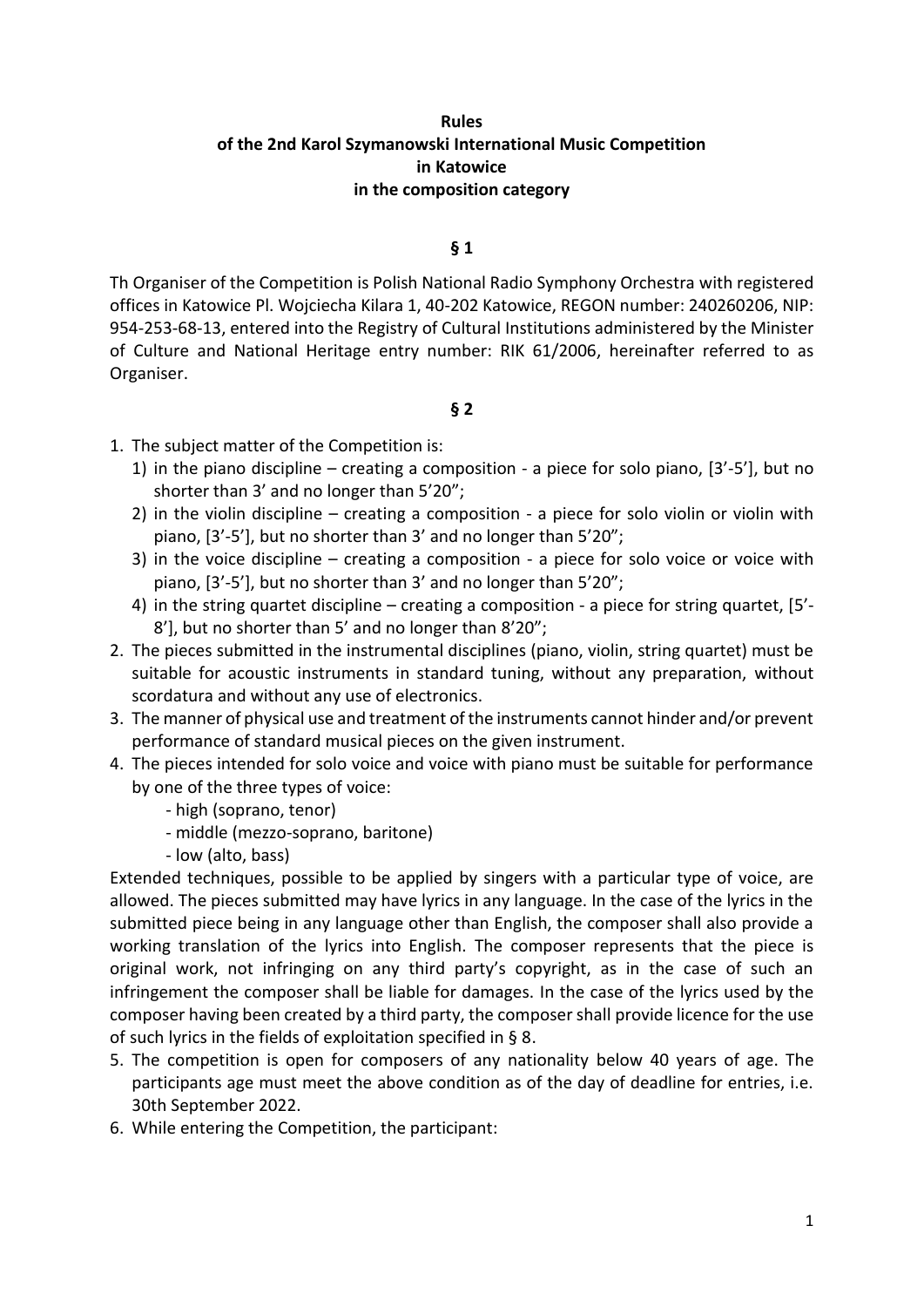- a. consents to their personal data being processed for the purposes of organising and carrying out the Competition as well as publishing information about the results of the Competition,
- b. acknowledges that the controller of the personal data is Polish National Radio Symphony Orchestra with registered offices in Katowice,
- c. acknowledges that providing data is voluntary, yet necessary for the purposes for which it is collected.
- and lack of consent results in rejection of the Score and disqualification of the Composer.
- 7. Laureates of previous editions of the Competition and persons directly or indirectly involved in its organisation are prohibited from entering the Competition.
- 8. Each participant in the Competition may submit more than one score in any number of competition disciplines. In the case of a participant submitting more pieces, each of them shall be treated as a separate entry.

### **§ 3**

It is forbidden to enter:

- 1) compositions which have already been published, in their entirety or in fragments, or ones which will have been published by 30th October 2022;
- 2) compositions the recordings of which have been made available on the Internet, in their entirety or in fragments, including MIDI recordings, by 30th October 2022;
- 3) compositions awarded in any other competitions;
- 4) compositions the scores of which have been made available on the Internet, in their entirety or in fragments, by 30th October 2022;
- 5) pieces which had been composed before 2020,
- 6) compositions which have been performed publicly at any time.

- 1. The scores shall be delivered in an electronic version in the pdf format, by uploading them to the electronic application form available at [www.szymanowski-competition.com](http://www.szymanowski-competition.com/) A score submitted in a different format or delivered to the Organiser in any manner other than through the electronic application form will be rejected and its Composer will be disqualified.
- 2. The score shall be submitted anonymously, signed only with a pseudonym. A score containing the composer's name and/or surname will be rejected. The pdf file with the score must be named pursuant to the following pattern: *pseudonym\_discipline\_*szymanowski2022.pdf
- 3. The score shall be made by hand or in a music notation program. A score made by hand must be legible. A score which is not legible will not be judged by the Qualifying Committee and the Competition Jury and will be rejected.
- 4. Each participant must:
	- 1) fill in the electronic application form available on the Competition website [www.szymanowski-competition.com,](http://www.szymanowski-competition.com/)
	- 2) attach a biographical note in the doc, docx or txt format no longer than 500 characters in Polish or in English,
	- 3) attach an up-to-date photograph for use in Competition-related publications (300-1200 dpi in the jpg, gif, bmp, or jpeg format). The composer is responsible for settling all issues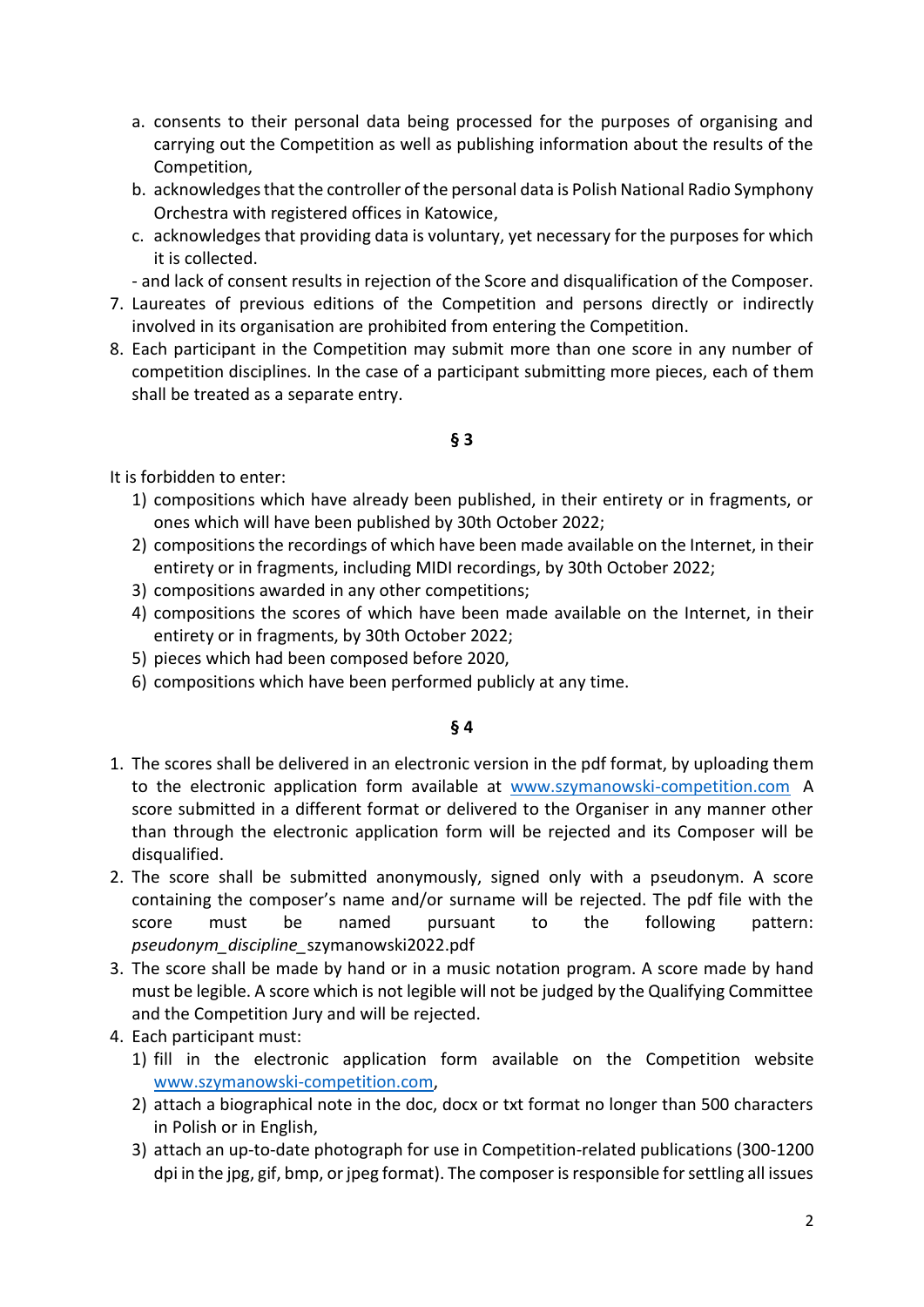related to copyright in the photograph. By entering the Competition, the composer guarantees the legality of the material submitted.

4) attach confirmation of payment of the application fee of EUR 25 or PLN 110 to the Organiser's bank account:

**Narodowa Orkiestra Symfoniczna Polskiego Radia z siedzibą W Katowicach** bank account number: **53 1130 1091 0003 9112 5320 0001** Bank: BANK GOSPODARSTWA KRAJOWEGO IBAN: **PL53 1130 1091 0003 9112 5320 0001** SWIFT/BIC: **GOSKPLPW**

The transfer title shall contain the Competition candidate's full name and surname and the following note: "Konkurs Szymanowskiego - kompozycja".

The application fee is non-refundable, the cost of the bank transfer shall be paid by the sender. The application fee shall be paid for each piece submitted for the Competition.

- 5. The composer shall provide the photograph mentioned in subsection 4. point 3) above without any infringement on any third party's copyright, as in the case of such an infringement the composer shall be liable for damages. In the case of the photograph used by the composer having been created by a third party, the composer shall provide licence for the use of the photograph in the following fields of exploitation:
	- 1) in the field of recording and copying photographs making an unlimited number of copies of the photograph with any technique, including print (particularly, but not limited to, in the form of a book, both paperback and hardback, as well as a periodical), reprography, magnetic recording and digital techniques (particularly, but not limited to, e-book and audiobook), in any system or format;
	- 2) in the field of marketing the original or copies in which the photograph is recorded introducing to the market, lend or rental of the original or copies, sending with multimedia, computer, and ICT networks;
	- 3) in the field of making the photograph available in forms other than specified in point 2) - public performance, showing, screening, playing and broadcast, retransmission and making the photograph publicly available in such a way that anyone can access it at a place and time of their choice, including in ICT networks, including the Internet.

The aforementioned photograph shall be used pursuant to provisions of § 9 of the Rules.

- 6. The results of the Competition shall be announced for the public no later than 31st October 2022.
- 7. The laureates shall be informed by e-mail.

- 1. The Competition is divided into two stages:
	- 1) the preselection of compositions, conducted by the Qualifying Committee,
	- 2) the assessment of compositions, conducted by the Competition Jury.
- 2. The rules of preselection and competition assessment, as well as the procedures for the work of the Qualifying Committee and the Competition Jury, are stipulated in: Rules for the Qualifying Committee of the 2nd Karol Szymanowski International Music Competition in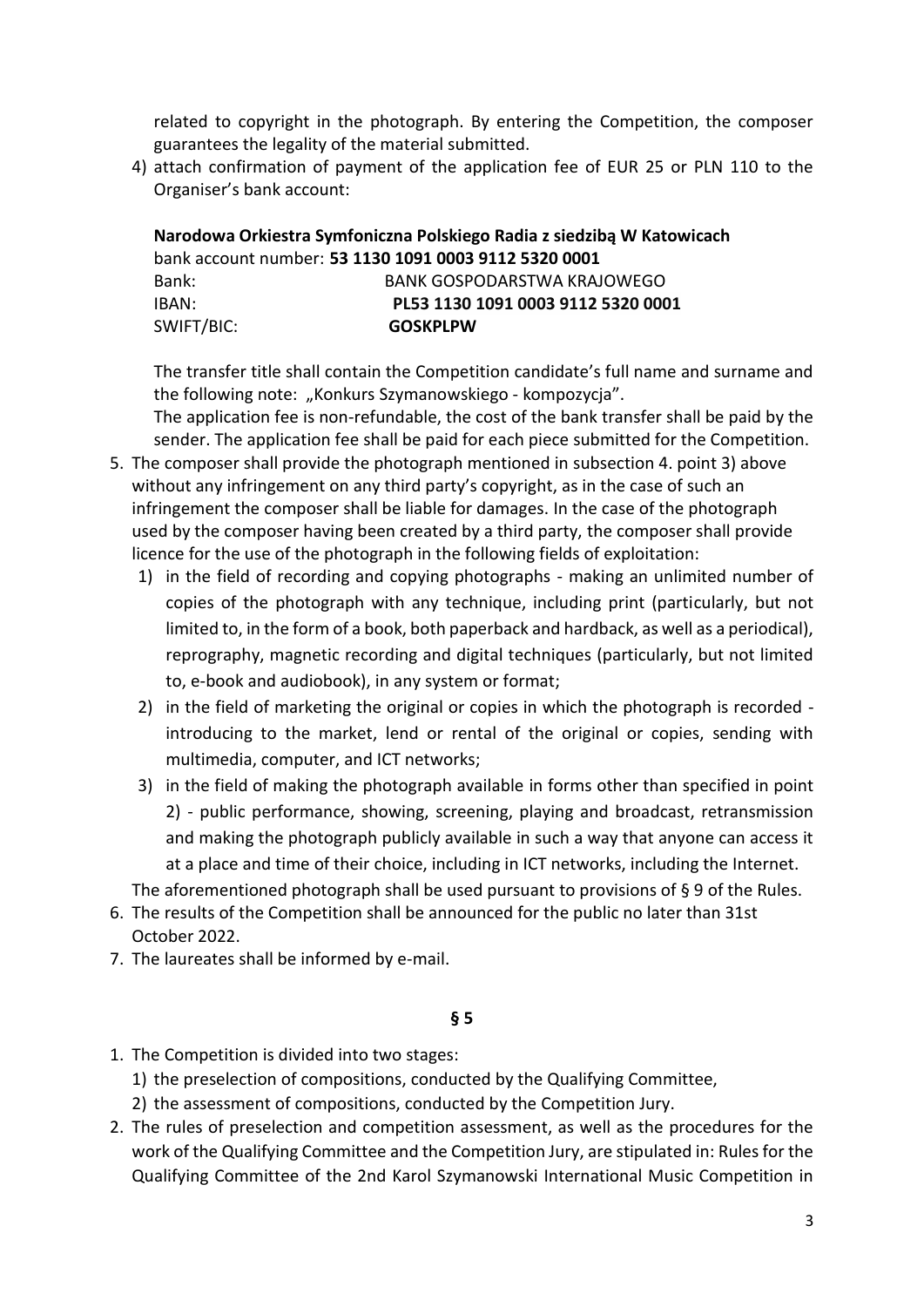Katowice in the composition category, functioning as Appendix 1 hereto, and Rules for the Jury of the 2nd Karol Szymanowski International Music Competition in Katowice in the composition category, functioning as Appendix 2 hereto, respectively.

- **§ 6**
- 1. Three highest-ranking compositions in each of the competition disciplines will be awarded the following main prizes:
	- piano, violin, voice:

1st prize  $3000 \epsilon$  gross (in words: three thousand euros gross amount) 2nd prize  $2000 \epsilon$  gross (in words: two thousand euros gross amount) 3rd prize  $1000 \epsilon$  gross (in words: one thousand euros gross amount)

• string quartet:

1st prize  $4000 \epsilon$  gross (in words: four thousand euros gross amount) 2nd prize  $3000 \epsilon$  gross (in words: three thousand euros gross amount) 3rd prize  $2000 \epsilon$  gross (in words: two thousand euros gross amount)

- 2. The amounts mentioned in the above subsection 1 are subject to deduction of public-law liabilities pursuant to laws and regulations in force in Poland.
- 3. The pecuniary prize will be transferred to a bank account indicated by the Competition Laureate.
- 4. Simultaneously, all the awarded pieces will be added to the repertoire of the 2nd K. Szymanowski International Music Competition in Katowice as obligatory pieces to be performed in the 2nd stage of the Competition. The participants in each of the performing disciplines will be allowed to choose one of the three awarded pieces.
- 5. The Organiser shall organise performances of each of the awarded pieces. The dates and places of the performances are subject to separate agreement with the composers of the awarded pieces.
- 6. By consent of the composer, the winning compositions will be edited by Polskie Wydawnictwo Muzyczne (PWM) and made available for Competition participants in their respective performing categories. In the case of the composer not consenting to the above, the composer shall deliver the score and performance materials (pdf) with no assistance from the Organiser and at the composer's own expense within the deadline set by the Organiser. Failure to deliver performance materials or delivering incomplete performance materials will result in exclusion of the piece from the repertoire of the Competition.
- 7. Polskie Wydawnictwo Muzyczne (PWM) may propose to publish the winning compositions (print them and introduce them to the market). In such a case, the author of the winning competition shall enter into agreement with Polskie Wydawnictwo Muzyczne.
- 8. The Jury has the right to change the number and the arrangement of the main prizes, without changing their amount, on condition that the sum total of the main prizes is not increased.
- 9. The Jury has the right not to award certain main prizes or award them *ex aequo.*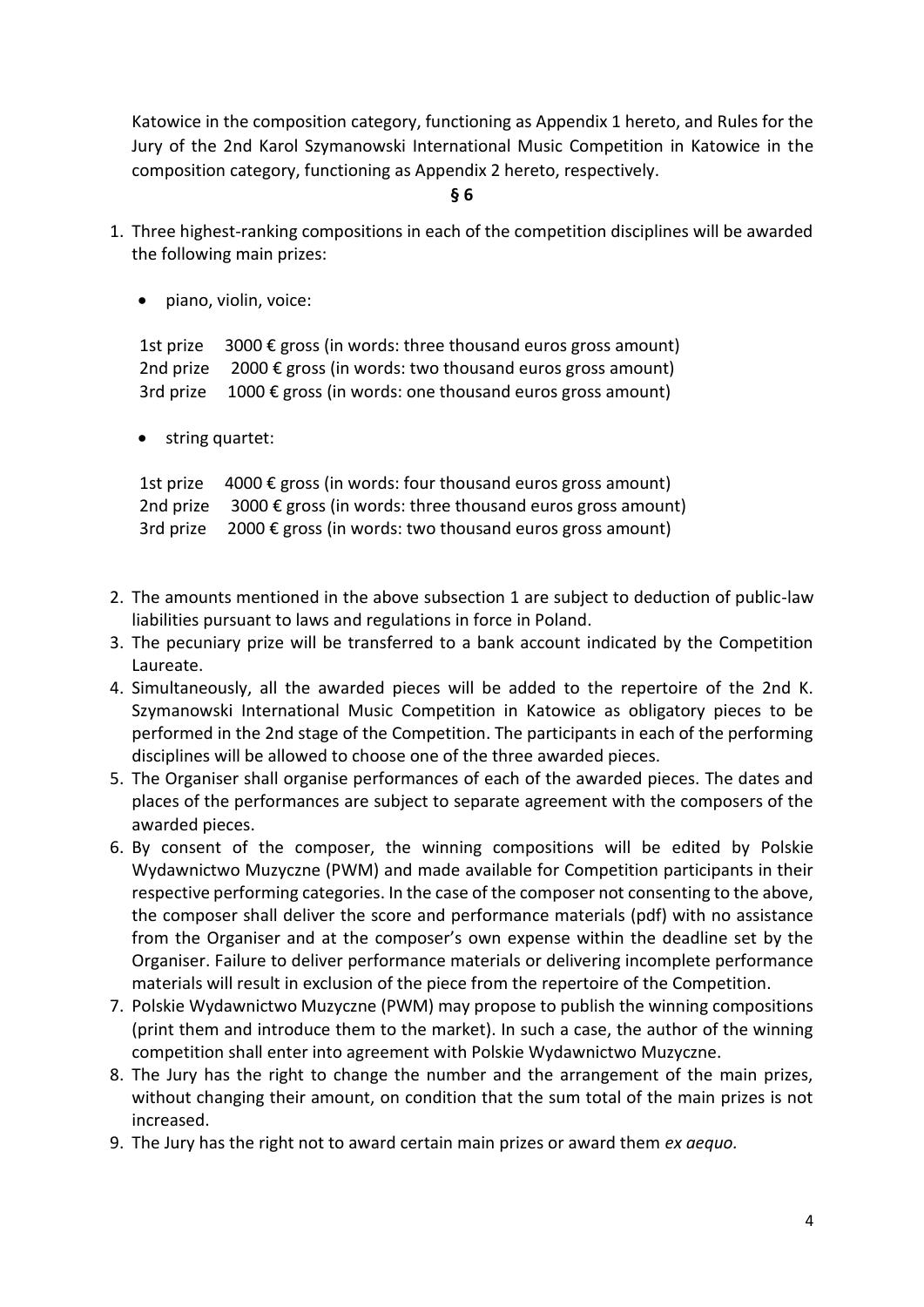- 10. The Organiser and the Jury reserve the right to resign from including the awarded compositions in the repertoire of the Competition.
- 11. The Organisers and the Jury reserve the right to include in the repertoire of the Competition compositions which have not been awarded a prize, with their author's consent. In such a case, provisions of section 6 subsection 6 hereof shall apply. By consenting for the inclusion of a non-awarded piece in the repertoire of the Competition, its Author grants the Organiser the licence described in section 8 hereof. The author shall not receive any compensation for this use of their composition.
- 12. The Jury's decisions are final and non-appealable.

### **§ 7**

Compositions which fail to meet the requirements hereof will not be considered by the Jury, appointed by the Organiser.

- 1. In relation to the planned performance of the awarded compositions, mentioned in § 6 subsections 4 and 5 hereof, sending their scores is tantamount to the composers granting the Organiser nonexclusive licence for temporally and spatially unlimited use and disposing of recorded artistic performance of the whole or fragments of the pieces created by them in the following fields of exploitation:
	- 1) recording with any technique, regardless of standard, system, and format,
	- 2) copying with any technique, regardless of standard, system, and format,
	- 3) introducing to the market (including trading with other radio and television organisations including the European Broadcasting Union), rental, lending, making copies made pursuant to points 1 and 2 of this subsection available electronically to order;
	- 4) repeated broadcast of the whole or fragments with cable or wireless audio transmission, using any technical means, regardless of standard, system, and format, including satellite broadcast;
	- 5) cable or wireless retransmission of the whole or fragments using any means, including satellite;
	- 6) entering into computer memory and making copies of such entries for productionrelated purposes, dissemination on the internet or intranet network;
	- 7) using fragments of the recorded artistic performance in a radio programme for advertising- and publicity-related purposes;
	- 8) public performance, showing, screening, playing, and making the whole or fragments of the aforementioned artistic performance publicly available in such a way that anyone can access it at a place and time of their choice, including in ICT networks, including the Internet, including streaming and live streaming, including with telecommunicationsbased data transfer networks.
- 2. The composers of the awarded pieces grant NOSPR the right to use the recorded artistic performance of these works (in their entirety or in fragments) for NOSPR's statutory activity, for the publicity of NOSPR, the artistic performances themselves and the artists performing them, as well as in projects/programmes serving educational purposes or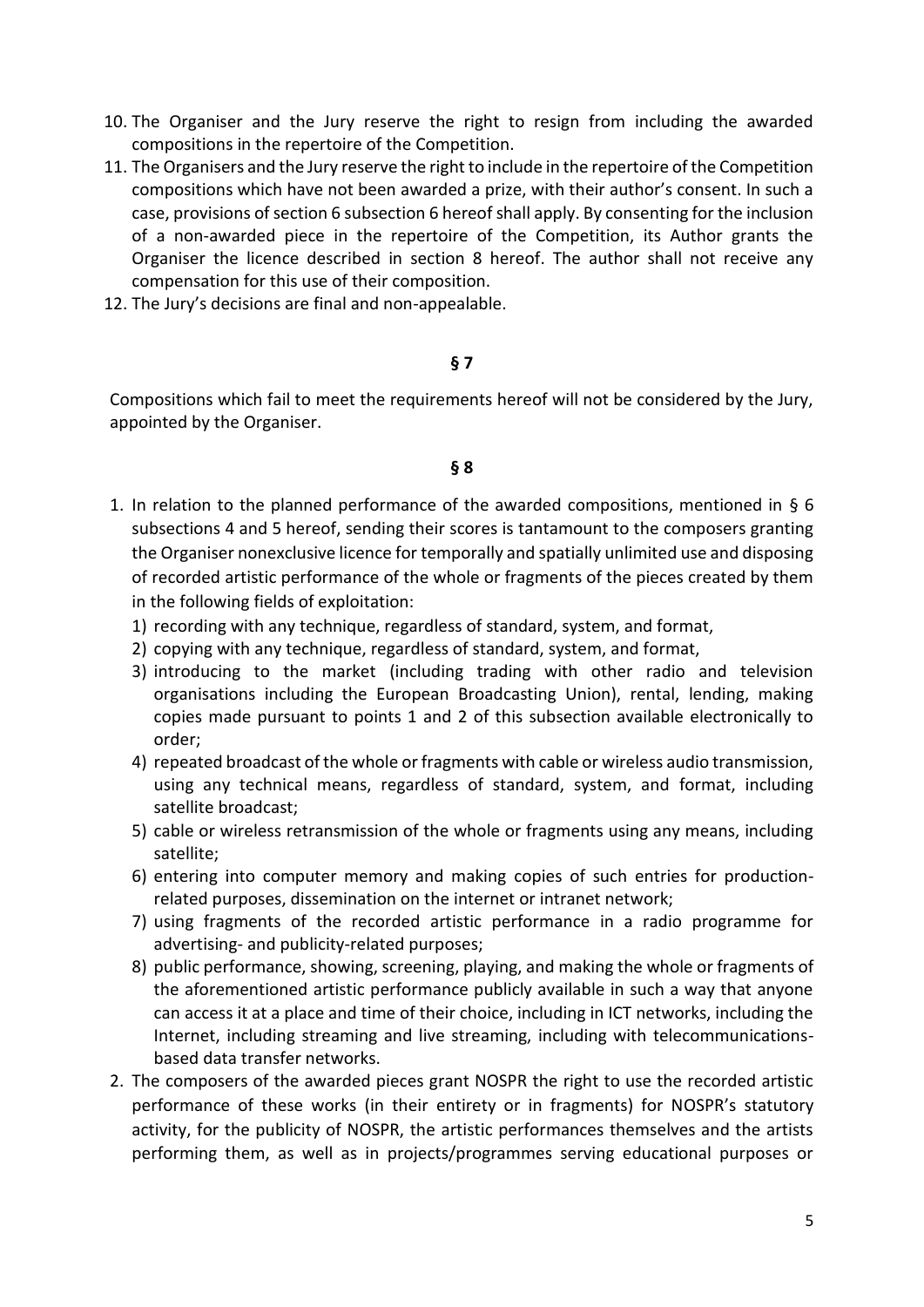creating news or monographs pertaining to the Competition, in the fields of exploitation specified in subsection 1 above.

- 3. Moreover, NOSPR has the right to grant further licenses for the use of the recorded artistic perfromance of the works (in their entirety or fragments).
- 4. Entering the competition is tantamount to binding the participant with obligation not to submit materials which infringe any third party's copyright and/or rights in image. In the case of submitting such materials, the participant shall be fully and solely liable to the persons whose rights were infringed.
- 5. While entering the Competition, the Participant acknowledges that they are aware that their piece will be used, in particular, but not limited to, for:

1) live broadcast of the performances of the awarded pieces on the radio, Internet, and television,

2) audiovisual recording of the performances of the pieces awarded in the competition with a possibiity of further use of the whole or fragments,

3) publishing (for no shorter than a year) recordings of the awarded pieces in the Polish Radio portal (without possibility of downloading),

4) publishing a CD containing recordings of the awarded pieces (commercial and noncommercial distribution),

5) using all the recorded material for promotional and educational purposes related to the Competition and its future editions,

6) providing the Competitions partners, media partners, and accredited media with all the promotional materials delivered by the participants and registered by the Organisers (audio, video, text documents).

# **§ 9**

Entering the Competition is tantamount to the Participant consenting to their registered image and voice being used by NOSPR for dissemination in the fields of exploitation specified in § 8 subsection 1 hereof, by NOSPR and entities indicated by NOSPR, in particular, but not limited to, for the purposes of NOSPR's statutory activity and publicity of the Competition, in all forms and techniques, including NOSPR's websites and social media profiles (in particular, but not limited to, YouTube and Facebook), and particularly consenting to:

1) the use of each Participant's image and voice recorded during rehearsals, press conferences, competition auditions and rehearsals before auditions,

2) the use of abbreviations, editing and translation in the Participant's biographical notes and photographs submitted while registering for the Competition.

# **§ 10**

Submitting application for the Competition by a candidate is tantamount to acceptance of these Rules.

# **§ 11**

1. The Organiser of the Competition reserves the right to make changes and amendments hereto, as well as to the course of the Competition, including its cancellation, especially in